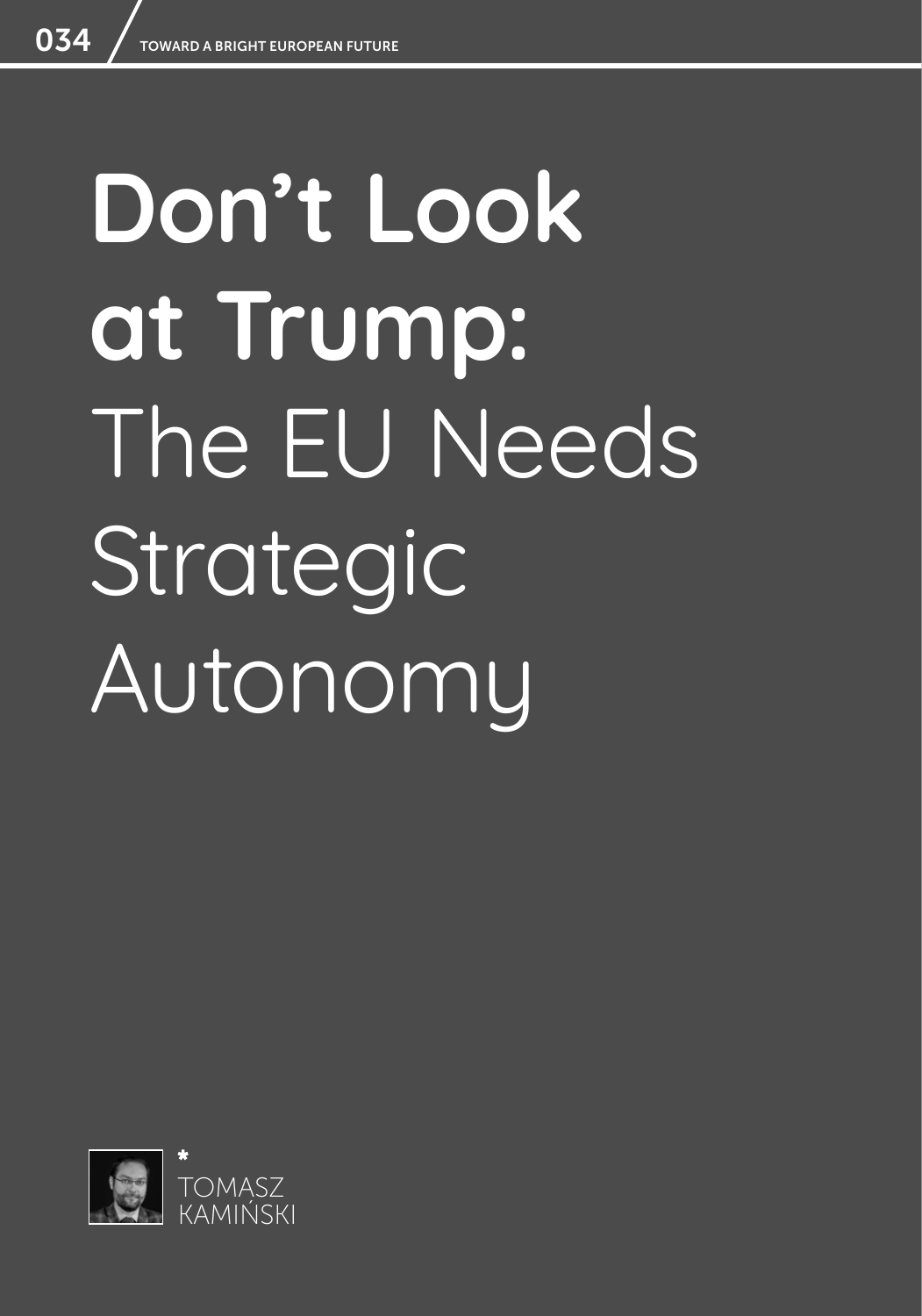ehind the story about the up-<br>
coming planetary catastrophe,<br>
the Hollywood blockbuster<br> *Don't Look Up* talks a lot about<br>
American politics, the role<br>
of media in today's world, and difficulties coming planetary catastrophe, the Hollywood blockbuster *Don't Look Up* talks a lot about American politics, the role faced by the scientific truths in a battle with fake news and popular beliefs. However, the movie also identifies something else – the absence of the European Union (EU) in fighting the planetary disaster. Apart from the United States, only China, Russia, and India play minor roles in the movie.

In the confrontation with the incoming comet, a united Europe does not exist. This absence shows how Europe is perceived in the U.S. – a lack of agency in the American eyes. On the other hand, it also indicates that Europe's ability to act autonomously is necessary if the EU wants to influence its fate. Europe needs strategic autonomy if it wants to shape its future.

'Strategic autonomy' of the EU shall be deconstructed as an ability in foreign policy, showing its different elements. The autonomous European Union is particularly beneficial for Central and Eastern European (CEE) nations.

# AUTONOMY FROM WHOM AND FOR WHAT

In a nutshell, European strategic autonomy is about having the necessary means to achieve foreign policy goals while cooperating with partners – or acting alone if necessary. This concept appeared for the first time in the conclusions of the European Council in December 2013 and was then repeated and defined in the 2016 EU Global Strategy<sup>1</sup>. Securing strategic autonomy

# 99 EUROPE NEEDS STRATEGIC AUTONOMY IF IT WANTS TO SHAPE ITS FUTURE

took a more prominent role during Donald Trump's presidency, when it became clear that the United States does not share the EU's vision and cannot be treated as a reliable partner – at least for the time being.

*"The times in which we could completely rely on others have somewhat passed"*, declared German Chancellor Angela Merkel in May 2017<sup>2</sup>, expressing feelings of many European leaders advocating for greater autonomy from the U.S. Even if the majority still see Washington as the main ally, the alliance's future remains uncertain. Joe Biden's electoral victory was a relief and a chance to rebuild the alliance with Europe, but, at the same time, a confirmation that American reluctance or inability to be a sole leader of the liberal world is a fact. Donald Trump or a similar populist politician can come to power in the next election, putting America back on track of isolationism and disintegration of the transatlantic community. From this point of view, Europeans think about being less dependent on

<sup>1</sup> European Union (2016) *Shared Vision, Common Action: A Stronger Europe. A Global Strategy for the European Union's Foreign and Security Policy*. Available [online]: [https://eeas.europa.eu/archives/docs/top\\_stories/pdf/](https://eeas.europa.eu/archives/docs/top_stories/pdf/eugs_review_web.pdf ) [eugs\\_review\\_web.pdf](https://eeas.europa.eu/archives/docs/top_stories/pdf/eugs_review_web.pdf ) 

<sup>2</sup> Morillas, P. (2021) *An Architecture Fit for Strategic Autonomy*, FEPS POLICY BRIEF, November. Available [online]: [https://www.feps-europe.eu/attachments/publica](https://www.feps-europe.eu/attachments/publications/211125%20policy%20brief_strategic-autonomy2.pdf)[tions/211125%20policy%20brief\\_strategic-autonomy2.](https://www.feps-europe.eu/attachments/publications/211125%20policy%20brief_strategic-autonomy2.pdf) [pdf](https://www.feps-europe.eu/attachments/publications/211125%20policy%20brief_strategic-autonomy2.pdf)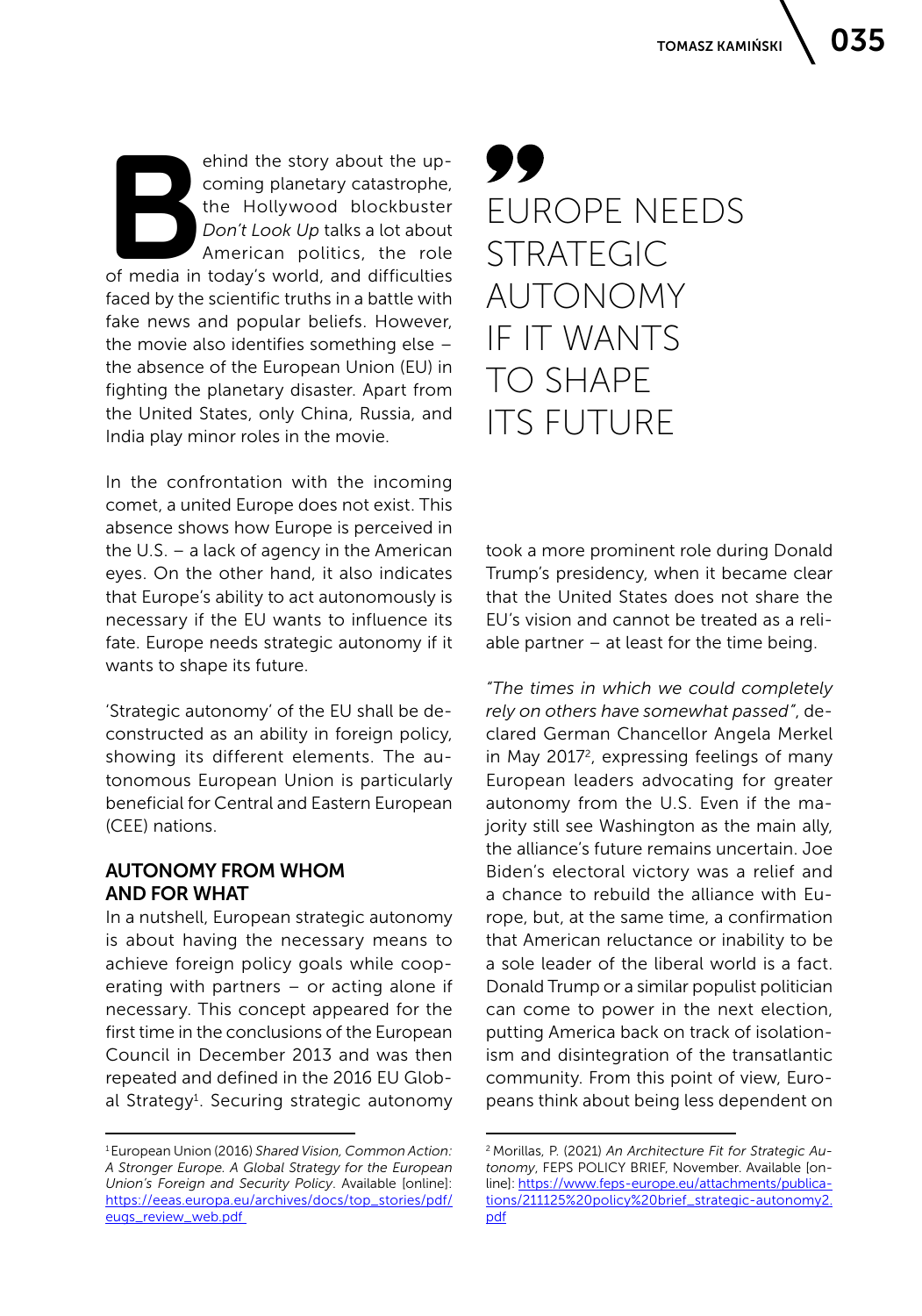99 EUROPEAN STRATEGIC AUTONOMY IS ABOUT HAVING THE NECESSARY MEANS TO ACHIEVE FOREIGN POLICY GOALS WHILE CO-OPERATING WITH PARTNERS

U.S. elections when talking about strategic autonomy.

Furthermore, the EU politicians have started to talk even more. 'The Strategic Autonomy' has become a buzzword in Brussels, particularly during the COVID-19 pandemic and the frustrating consequences of being too dependent on outside countries and companies. Trying to secure access – first, to face masks and, later, to vaccines – the EU was forced to compete with selfish states driven by self-interests and looking for an answer to global scare in a suitcase labeled *re-nationalization*.

Even if it quickly turned out that international cooperation is necessary for an efficient fight with the global pandemic and that the nation-state is helpless trying to combat it

## Figure 1: Elements of the strategic autonomy

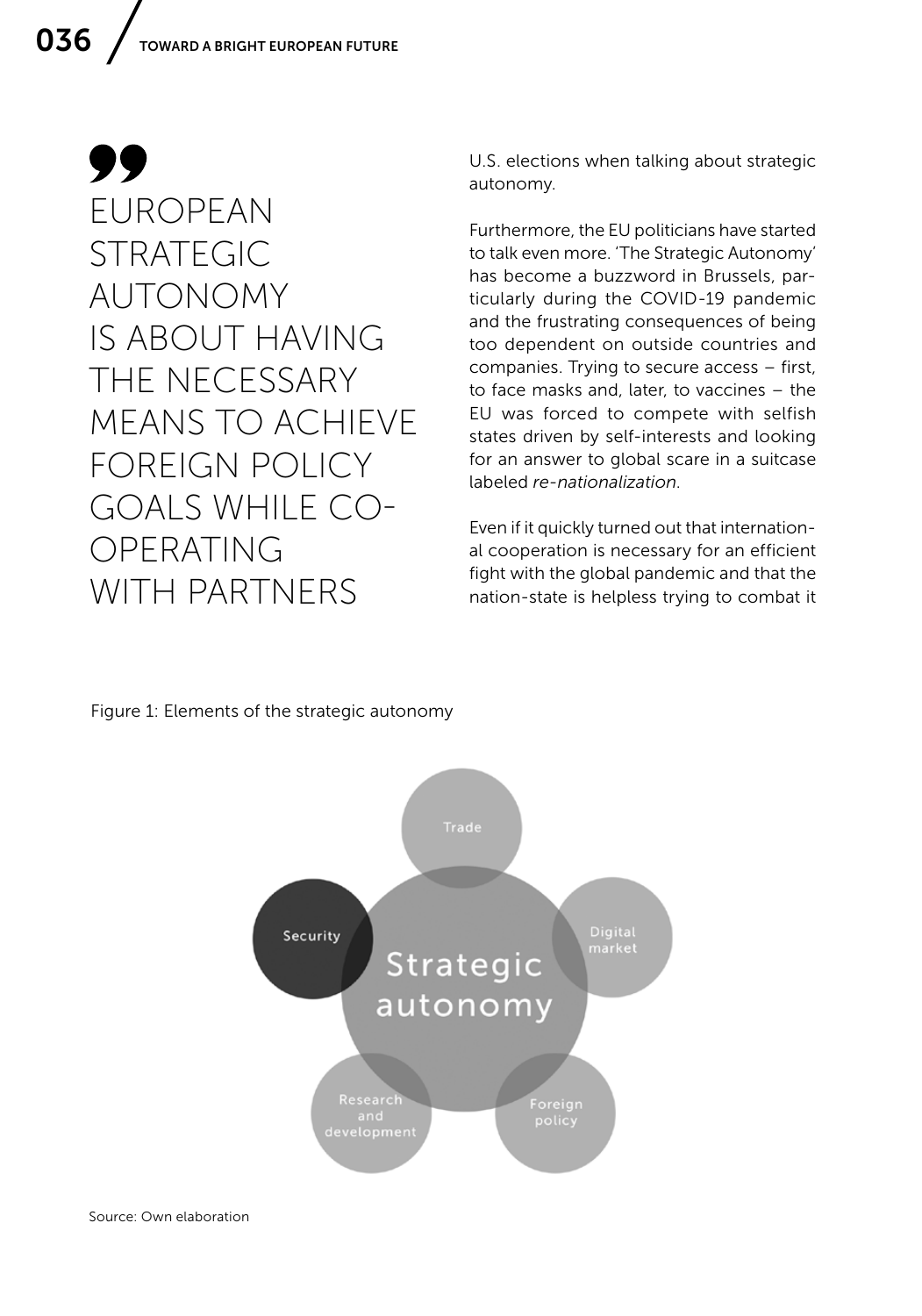037

alone3, the experience of ruthless international competition at the beginning of the COVID-19 pandemic has left a trace in the minds of Europeans.

Widespread discussions on *strategic autonomy* detached this term from its original, narrow, military-related meaning. Now, the list of areas where the EU should seek *autonomy* is quite long [See: Figure 1].

Moreover, the experience of sudden lockdowns during the pandemic stressed the value of the ability to control trade – particularly, securing supply chains of key products and components. The domination of U.S.-based big technological companies, the GAFAM (Google, Apple, Facebook, Amazon, and Microsoft), which form a global oligopoly against the public interest<sup>4</sup>, forces Europe to build the Single Digital Market that can control and constrain the power of big tech. The rising geopolitical rivalry between the United States and China and the inward-looking foreign policy of Washington urged the EU to relearn *the language of power* when relating to the rest of the world5. The *geopolitical* EU, able to define and defend European interests, seems to be the logical response to more geopolitical world politics.

# 99 EVEN IF THE MA-JORITY STILL SEE WASHINGTON AS THE MAIN ALLY, THE ALLIANCE'S FUTURE REMAINS UNCERTAIN

Finally, the technological competition and the digital revolution driven by Artificial Intelligence (AI) and quantum computing drive the interest to invest more in research and development (R&D), looking not only for a European alternative to American GPS (system Galileo was launched in 2016), but also other reliable, secure space-related services provided by the European space agency<sup>6</sup>.

There are two reasons why the EU needs an autonomous position in world politics. Firstly, increasing autonomy is intended to reduce dependencies, to make Europe more resilient and less vulnerable in times of crisis. Secondly, it allows the EU to use its political potential, exploit opportunities on the world stage, and be more efficient in defending its interests.

As for dependencies – one cannot forget that the alliance with the United States has been a cornerstone of European policy, and trying to reach strategic independence,

<sup>&</sup>lt;sup>3</sup> Combating global pandemics together with organized crime, climate change, or financial crisis belongs to the long list of areas where a nation state is inefficient acting alone. See, for example: Beck, U. (2005) *Power in the Global Age: A New Global Political Economy*, Cambridge: Polity Press.

<sup>4</sup> Smyrnaios, N. (2016) "The GAFAM Effect: Strategies and Logics of the Internet Oligopoly", [in]: *Communication & Languages*, Vol. 188(2), pp. 61-83. Available [online]: [https://www.cairn-int.info/article-E\\_COMLA\\_188\\_0061-](https://www.cairn-int.info/article-E_COMLA_188_0061--the-gafam-effect-strategies-and-logics.htm ) [-the-gafam-effect-strategies-and-logics.htm](https://www.cairn-int.info/article-E_COMLA_188_0061--the-gafam-effect-strategies-and-logics.htm ) 

<sup>5</sup> Morillas, P. (2021) *An Architecture Fit for Strategic Autonomy*, FEPS POLICY BRIEF, November. Available [online]: [https://www.feps-europe.eu/attachments/publica](https://www.feps-europe.eu/attachments/publications/211125%20policy%20brief_strategic-autonomy2.pdf  )[tions/211125%20policy%20brief\\_strategic-autonomy2.](https://www.feps-europe.eu/attachments/publications/211125%20policy%20brief_strategic-autonomy2.pdf  ) [pdf](https://www.feps-europe.eu/attachments/publications/211125%20policy%20brief_strategic-autonomy2.pdf  ) 

<sup>6</sup> The European Union Agency for the Space Programme (EUSPA) was officially launched on May 12, 2021. See: <https://www.euspa.europa.eu/about/about-euspa>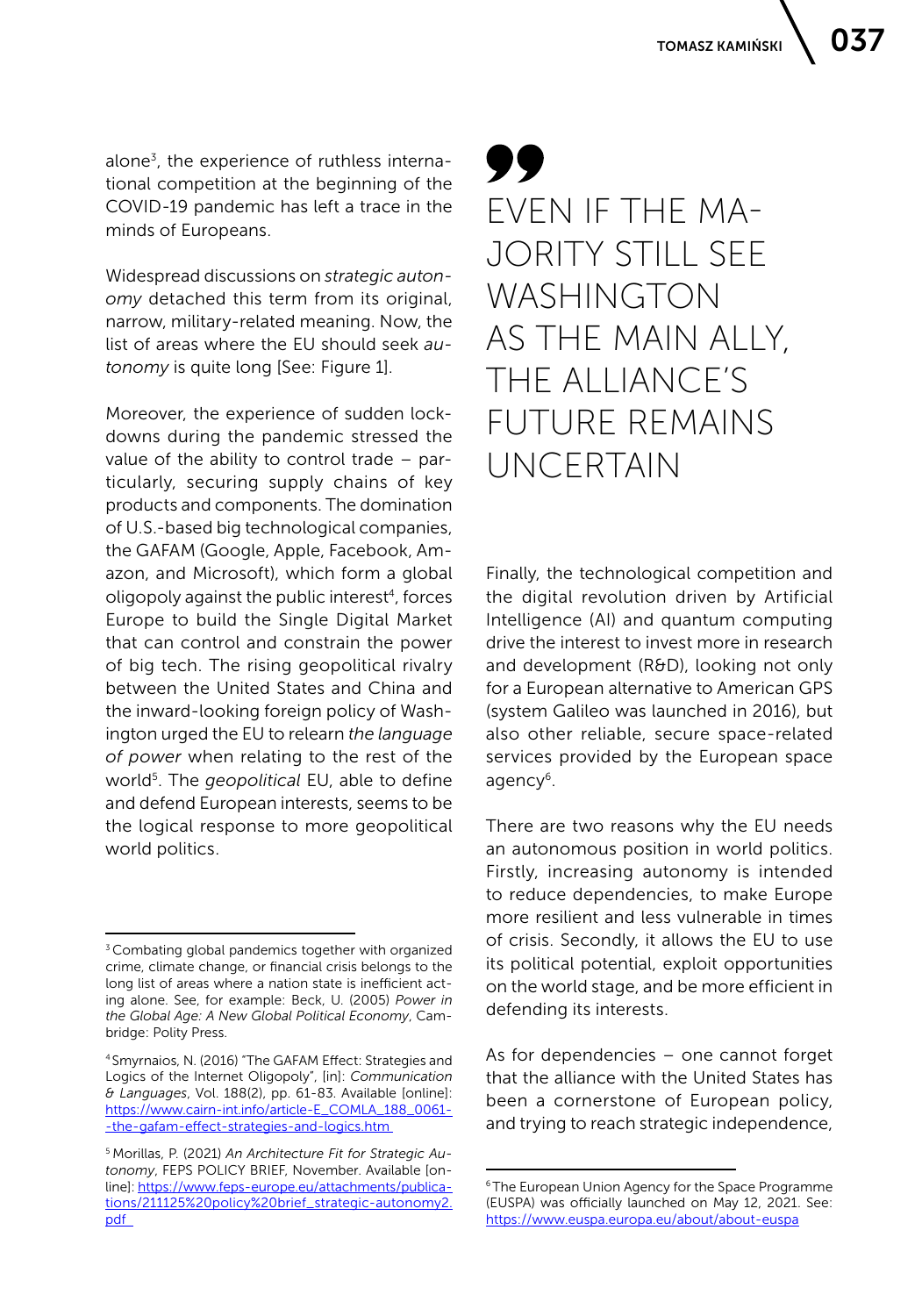# 99 THE *GEOPOLITICAL* EU, ABLE TO DEFINE AND DEFEND EUROPEAN INTERESTS, SEEMS TO BE THE LOGICAL RESPONSE TO MORE **GEOPOLITICAL** WORLD POLITICS

the EU should not forget about maintaining transatlantic links. However, the series of crises that Europe had to confront in the last decade has clearly shown that too much dependency on America puts the EU in quite an uncomfortable position.

Donald Trump's presidency made Europeans aware that the U.S. might not want to play the role of responsible leader of the liberal world. Instead of being 'the shining city on a hill,' Trump's America became rather inward-looking and a selfish power, trying to hide its weakness behind harsh patriotic rhetoric. It was particularly visible during the 2020 pandemic crisis when the COVID-19 geo-medical battles between great powers opened the eyes of the European public to its vulnerability<sup>7</sup>. Without its own medical and pharmaceutical supplies production, the EU could not provide security to its citizens.

A similar situation occurs with raw materials, which have strategic value for economic security. The European Raw Materials Alliance (ERMA) aims to make Europe economically more resilient by addressing the challenge of securing access to raw materials, particularly so-called 'rare-earth.' Many of them are controlled by hostile countries outside Europe<sup>8</sup>.

The Biden presidency is giving Europeans some breathing space. In reaction to Russian aggression in Ukraine, Joe Biden mobilized collective action of the liberal world, giving a new hope that the West might be strong and reunited, and able to animate the institutions that advance collective security and prosperity. Biden's cooperative agenda gives the time needed to develop a European strategic turn to sovereignty, but should not delude that it will be a constant mood in American politics. The next president may be much less sensitive to its allies' needs and less prone to consult and coordinate with them than Joe Biden.

As for efficiency in defending European interests, market size and regulatory power give the European Union a big impact on international relations. The EU can set global standards in competition policy, environmental protection, food safety, the protection of privacy, or the regulations of hate speech in social media. It is called the 'Brussels Effect'9. Europe should seek to use those instruments more purposefully to defend European interests. Either through

<sup>7</sup> Van Middelaar, L. (2021) *Pandemonium: Saving Europe*, Newcastle upon Tyne: Agenda Publishing.

<sup>&</sup>lt;sup>8</sup> ERMA is an initiative set up in 2020 by the European Commission. It aims to build resilience and strategic autonomy for Europe's rare earth and magnet value chains. It is open to different stakeholders, including business, EU countries and regions, trade unions, civil society, research and technology organizations, investors, and NGOs. See the official website of the European Raw Material Alliance:<https://erma.eu>

<sup>9</sup> Bradford, A. (2020) *The Brussels Effect: How the European Union Rules the World*, New York, NY: Oxford University Press.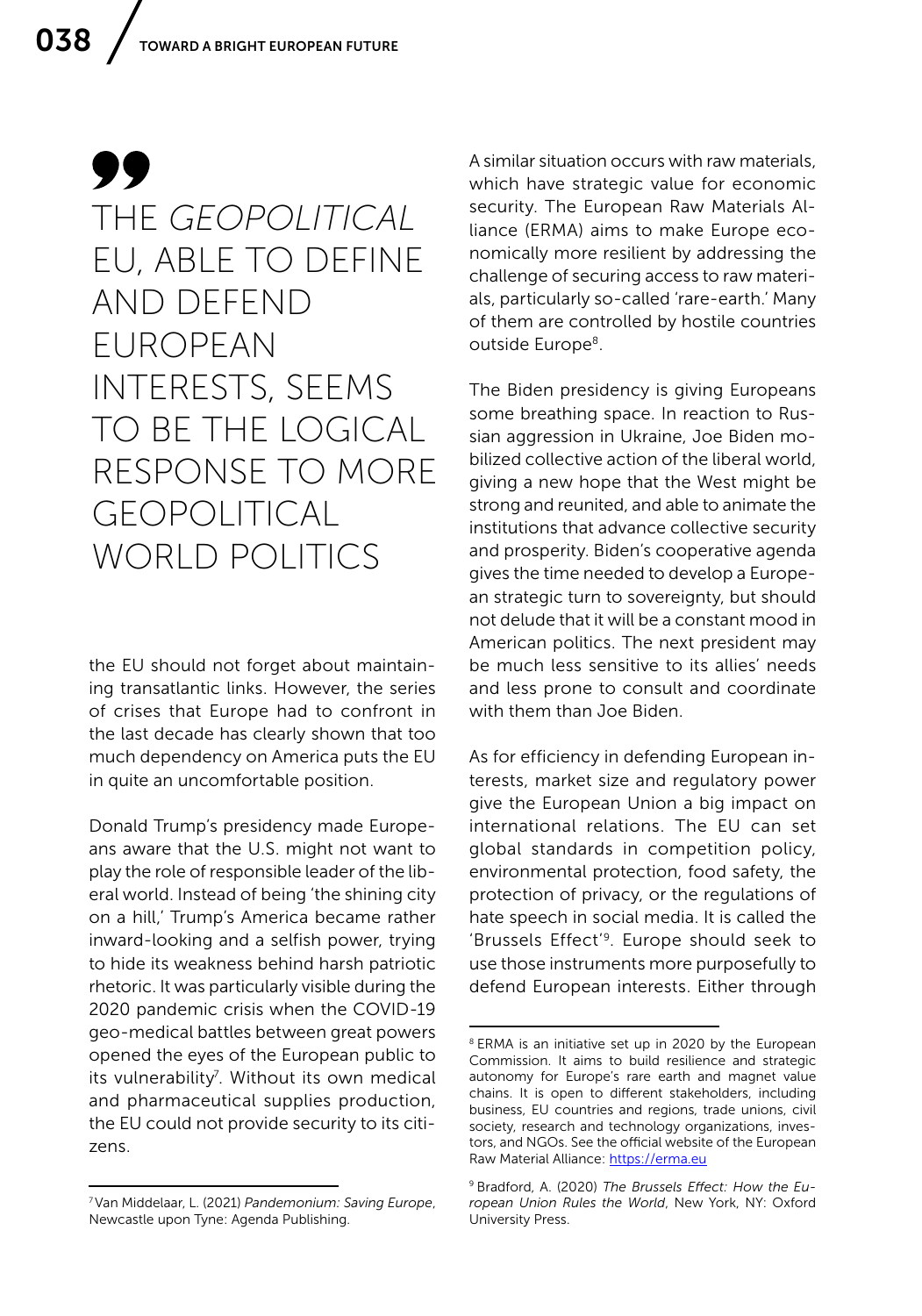99 INCREASING AUTONOMY IS INTENDED TO REDUCE DEPENDENCIES, TO MAKE EUROPE MORE RESILIENT AND LESS VULNERABLE IN TIMES OF CRISIS

multilateral agreements or, if it proves impossible, by unilateral action, the EU should try to impose its regulations globally, particularly in the areas of digital economy, environment, market competition, and consumer health and safety.

The Russian invasion of Ukraine reinvigorated the discussion on European strategic autonomy and focused it on the security dimension. Building the ability to defend Europe has become a pressing need, and the question of how to do it is more important than ever.

# AUTONOMOUS SECURITY PROVIDER

The traditional approach to security has been very much concentrated on military issues and confronting military threats. It is still a crucial security area, as the Russian invasion of Ukraine has shown. However,

Figure 2: The most important dimensions of European security

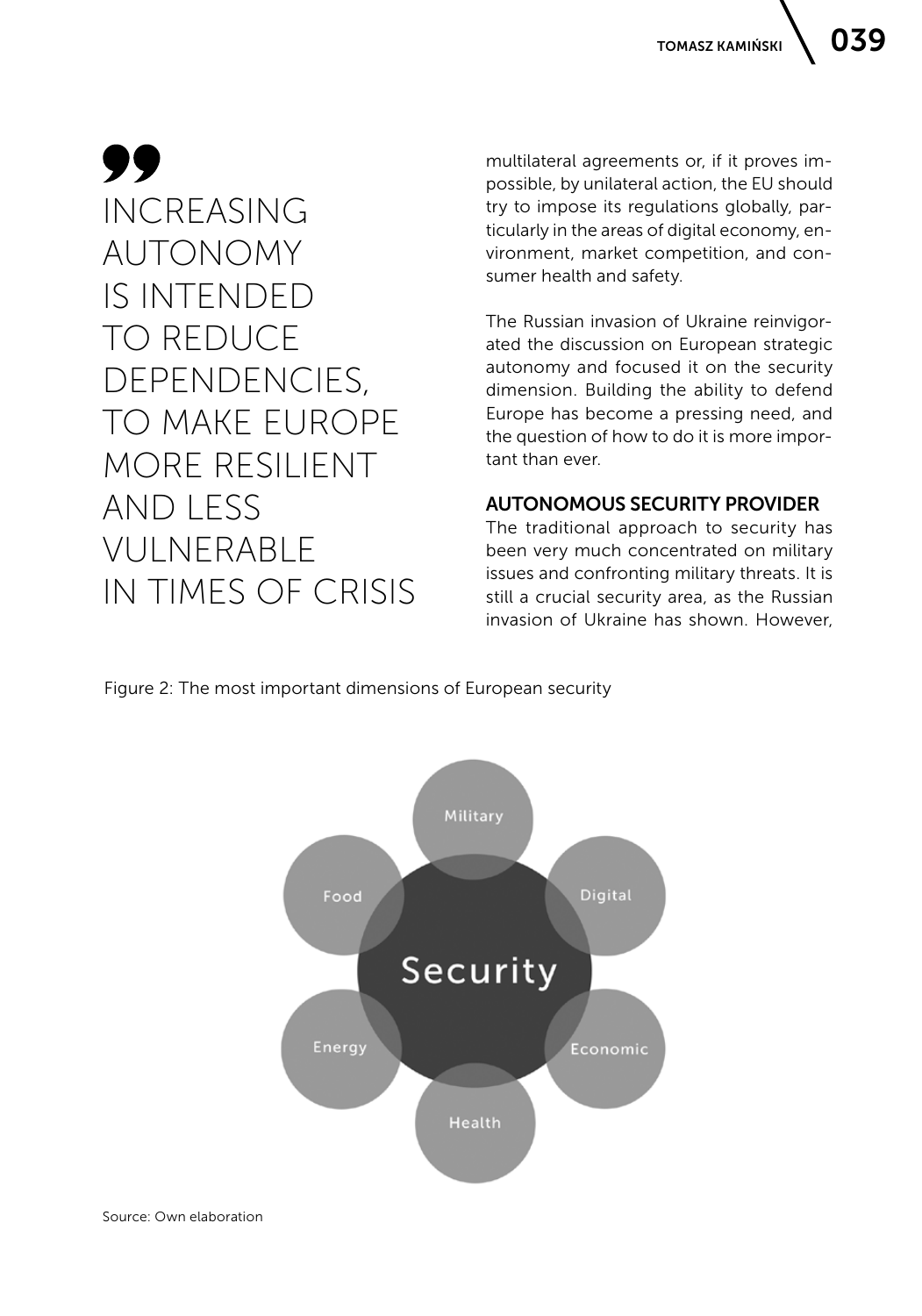the Ukrainian war and the COVID-19 crisis exposed other dimensions of European security or rather, Europeans' security. If only we change the security referent from *territory* and *state* to *people*, we see a much more complex picture of what makes people insecure.

Everyday threats are related to topics such as health security (COVID-19 is a great example), climate change, access to food and energy, cyber-attacks that may affect our privacy, disinformation undermining our democracy, or migration flows, which may also cause some security challenges. In other words, sometimes, from the people's perspective, the number of beds in hospitals might be more important for their security than the number of tanks, and the number of doctors and nurses is more important than the number of soldiers<sup>10</sup>. There are, however, no *less* or *more* important security areas – they are all intersected.

Europe should be ready to provide security in all critical areas [See: Figure 2)], building a comprehensive defense system that connects military and non-military areas, respond to external and internal threats. This system should be autonomous as much as possible in the globalized world driven by complex interdependencies<sup>11</sup>.

## MILITARY SECURITY

The need for Europe's military autonomy is a long-discussed topic. It started during the Balkan Wars in the 1990s, when the European Union turned out to be incapable of dealing even with a relatively small security crisis in its neighborhood. Then, the debate was heated a few times when America

99 THE UKRAINIAN WAR AND THE COVID-19 CRISIS EXPOSED OTHER DIMENSIONS OF EUROPEAN SE-CURITY OR RATHER, EUROPEANS' **SECURITY** 

announced a "pivot to Asia", during the Arab Spring, the first Russian invasion of Ukraine in 2014, and, finally, during the second invasion in 2022. All those events signaled that the era of the so-called 'peace dividend'<sup>12</sup> was over.

Europe is, and has always been, a military power. Even if European military capabilities are limited due to the current fragmentation of defense markets, problems with interoperability, and lack of the European Army<sup>13</sup>, Europe is no longer a "military worm" – as Mark Eyskens, Belgium's foreign minister, summed it up in  $1991<sup>14</sup>$ . The year  $2020$ was the sixth year to have seen an increase in defense spending by European NATO members, whose military expenditures

<sup>10</sup> Kamiński, T. (2021) "Foreign and Security Policy", [in]: *Liberal White Book Europe 2030*, European Liberal Forum, p. 202.

<sup>11</sup> Keohane, R. and J. Nye (2001) *Power and Interdependence*, New York, NY: Longman.

<sup>&</sup>lt;sup>12</sup> After the collapse of the Soviet Union, many Western countries cut their military spending. It allowed them to redirected public money flows to social programs or decreased taxation rates.

<sup>13</sup> Belhay, S. (2019) *A European Army by and For Europeans*, Initiative Policy Document, May.

<sup>&</sup>lt;sup>14</sup> Kamiński, T. (2021) "Foreign and Security Policy", [in]: *Liberal White Book Europe 2030*, European Liberal Forum, p. 202.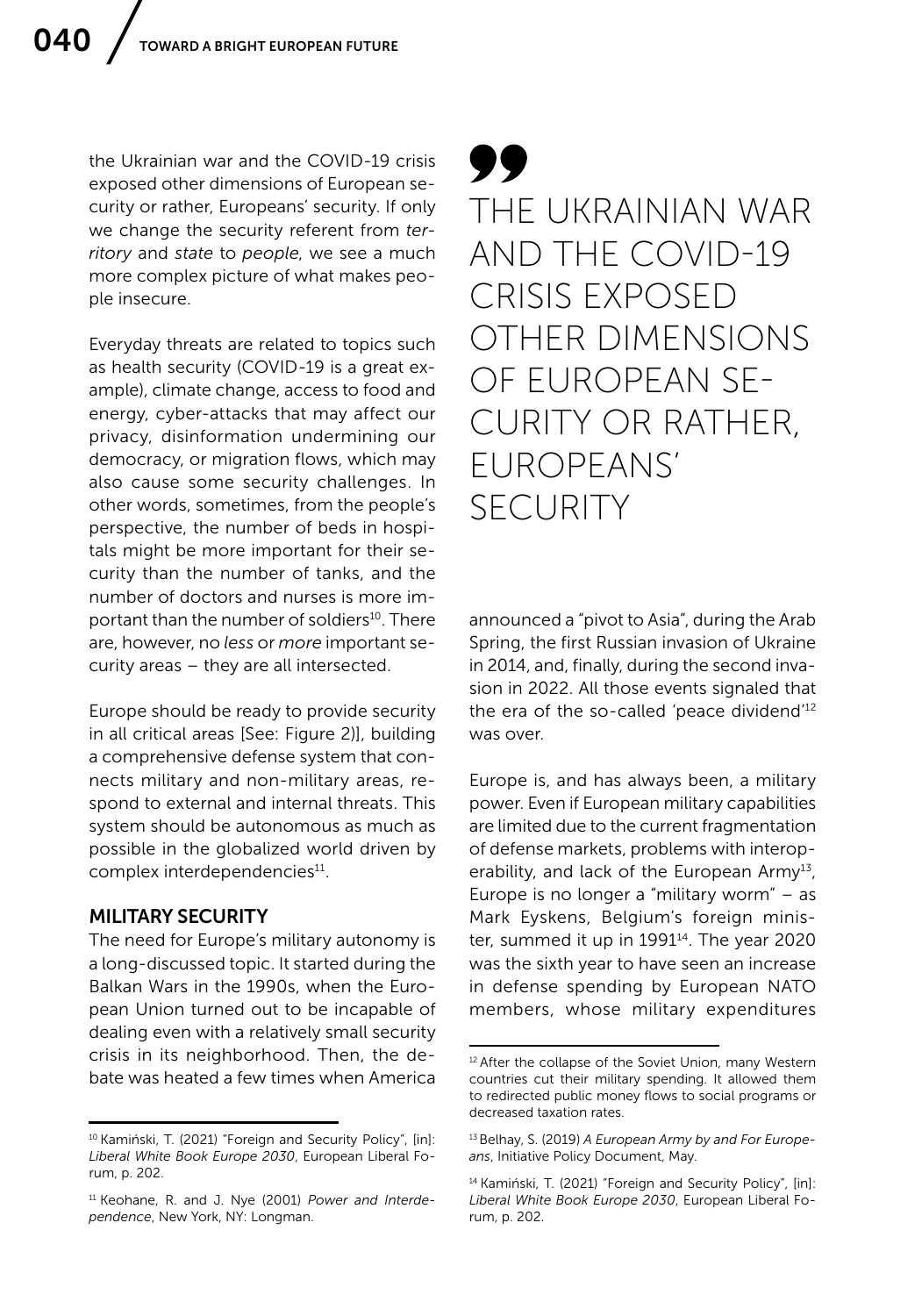are comparable to Chinese, and which far exceed Russian spending in this area. Announcements of big increases in defense budgets (e.g., in Germany and Poland) in reaction to the Russian aggression signaled that this trend would accelerate.

Even more important is the fact that European citizens are not against further European integration in security and defense. Public support for it remained unchanged, at the level of 75% over the past thirty years. Europeans tend to express support for reducing government spending, but at the same time they counterintuitively prefer cutting civilian expenditures over the defense<sup>15</sup>. The Russian threat and fresh memories of Trump's reluctance to "pay for a European defense"16 create a favorable environment for profound changes in European defense policy and fostering European security cooperation.

Full military autonomy of Europe is both impossible and unnecessary. As Joseph Borell, the High Representative of the European Union for Foreign Affairs and Security Policy, a kind of EU Minister of Foreign Affairs, said: *"no one advocates the development of a fully autonomous European force outside NATO, which remains the only viable framework to ensure the territorial defense of Europe."*17 What is needed is the European Army at the disposal of the EU, the internal defense market integrated around the

99 CONSIDER THE FACT THAT BEFORE THE WAR, RUS-SIA AND UKRAINE TOGETHER EX-PORTED MORE THAN A QUARTER OF THE WORLD'S WHEAT, THE CONSE-QUENCES FOR THE FOOD INDUSTRY MIGHT BE LIFE-THREATEN-ING FOR MILLIONS OF PEOPLE

European Defense Agency, and close political and military cooperation with the United States, which ensures coherence between the EU and NATO.

From the CEE perspective, directly endangered by Russian aggressive policy, the development of European military capabilities is welcomed. For many years, experts and politicians from the region have been warning of the risk of Russian aggression, advocating for an increase in defense spending that would make Europe better prepared for

<sup>15</sup> Schilde, K., Anderson S. B., and A. D. Garner (2019) "A More Martial Europe? Public Opinion, Permissive Consensus, and EU Defence Policy", [in]: *European Security*, No. 2, April 3, pp. 153–72.

<sup>16</sup> Stupp C. (2017) "Trump Demands NATO Payment – But Makes No Defence Pledge", [in]: *Euroactive.com*, May 26. Available [online]: [https://www.euractiv.com/sec](https://www.euractiv.com/section/politics/news/trump-issues-ferocious-demand-for-nato-payments-but-makes-no-defence-pledge/)[tion/politics/news/trump-issues-ferocious-demand](https://www.euractiv.com/section/politics/news/trump-issues-ferocious-demand-for-nato-payments-but-makes-no-defence-pledge/)[for-nato-payments-but-makes-no-defence-pledge/](https://www.euractiv.com/section/politics/news/trump-issues-ferocious-demand-for-nato-payments-but-makes-no-defence-pledge/)

<sup>17</sup> Borell, J. (2020) Why European Strategic Autonomy Matters. Available [online]: [https://eeas.europa.eu/head](https://eeas.europa.eu/headquarters/headquarters-homepage/89865/why-european-strategic-autonomy-matters_en )[quarters/headquarters-homepage/89865/why-europe](https://eeas.europa.eu/headquarters/headquarters-homepage/89865/why-european-strategic-autonomy-matters_en )[an-strategic-autonomy-matters\\_en](https://eeas.europa.eu/headquarters/headquarters-homepage/89865/why-european-strategic-autonomy-matters_en )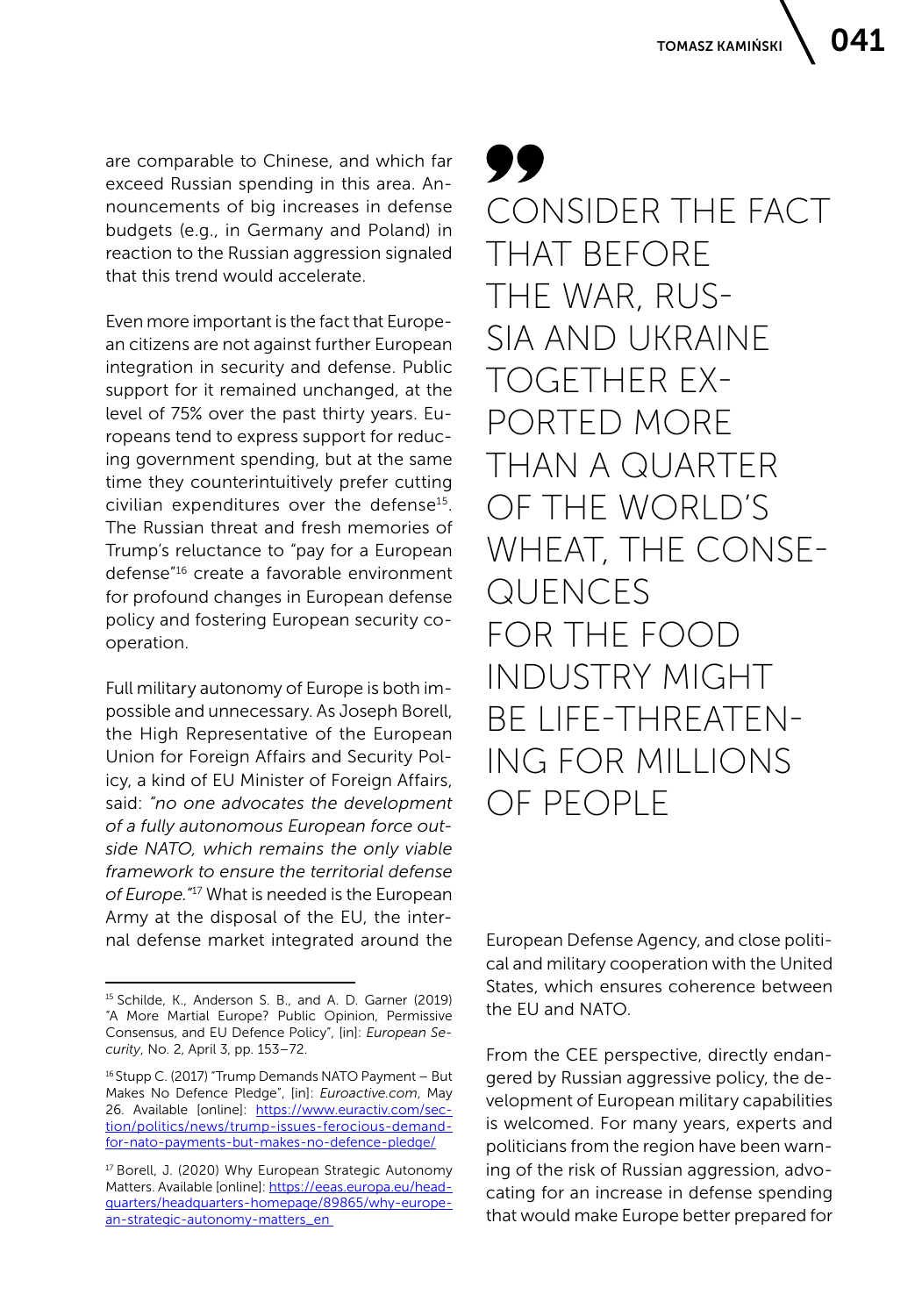

Figure 3: African dependence on wheat from Russia and Ukraine

Source: UNCTAD

war. The history proved that those voices, often dismissed as paranoid, were right $18$ .

## FOOD SECURITY

The war in Ukraine also stressed the value of European independence as far as food production is concerned. The conflict between Russia and Ukraine not only provoked a major humanitarian crisis in Europe, with millions of refugees, rising unemployment, and the devasted economies of both countries, but also disturbed global supply chains. Consider the fact that before the war, Russia and Ukraine together exported more than

a quarter of the world's wheat, the consequences for the food industry might be lifethreatening for millions of people. Opposite to the Middle East and many African countries [See: Figure 3], the EU is not dependent on food imported from abroad, which is why its food security is not endangered.



<sup>18</sup> *The Economist* (2020) "Why Poland Has Become NA-TO's Linchpin in the War in Ukraine", March 12. Available [online]: [https://www.economist.com/europe/poland](https://www.economist.com/europe/poland-will-play-an-outsized-role-in-western-efforts-to-assist-ukraine/21808064)[will-play-an-outsized-role-in-western-efforts-to-assist](https://www.economist.com/europe/poland-will-play-an-outsized-role-in-western-efforts-to-assist-ukraine/21808064)[ukraine/21808064](https://www.economist.com/europe/poland-will-play-an-outsized-role-in-western-efforts-to-assist-ukraine/21808064)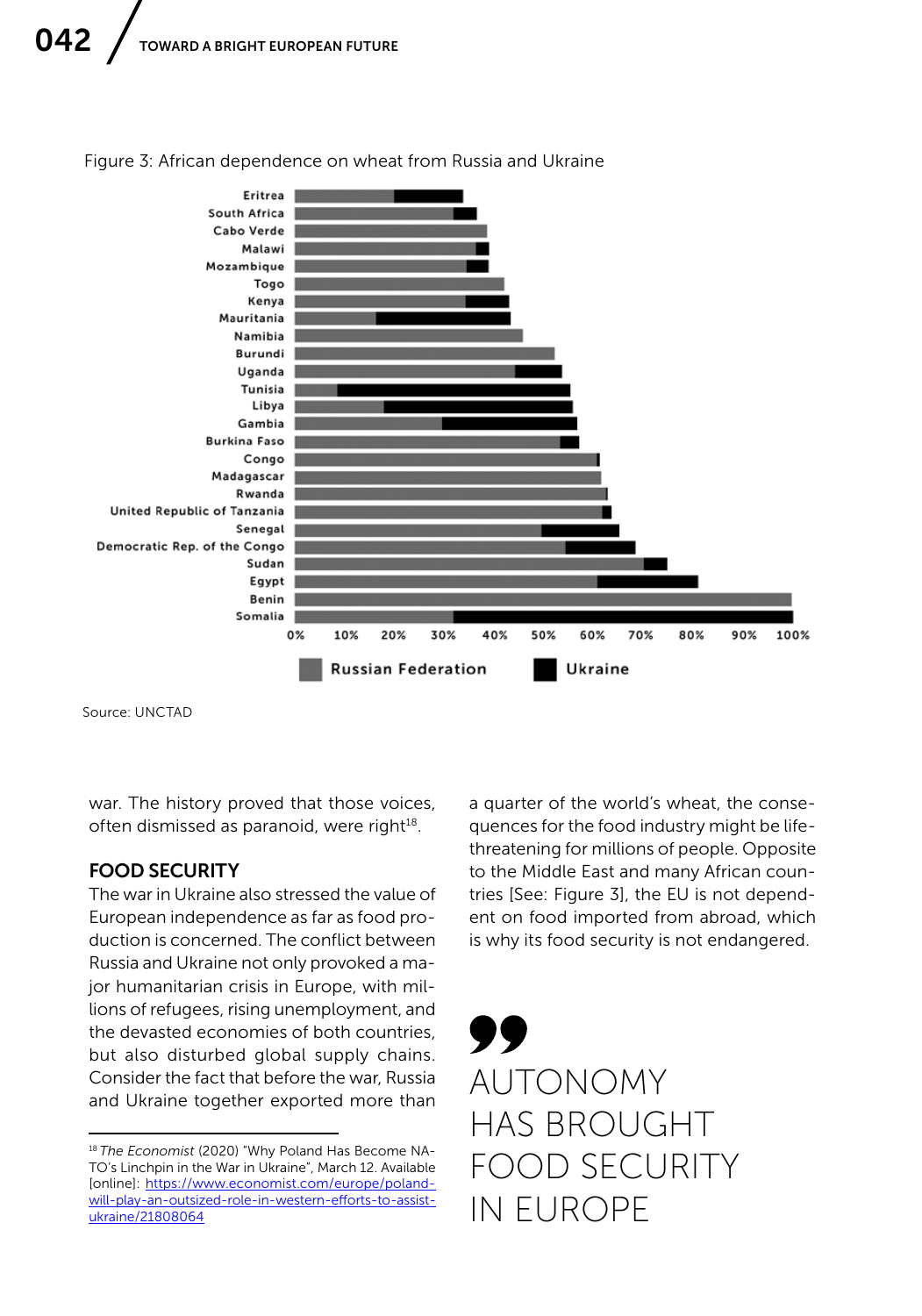

#### Figure 4: European dependence on Russian gas

Source: Statista. Available [online]: [https://www.statista.com/chart/26768/dependence-on-russian-gas-by-euro](https://www.statista.com/chart/26768/dependence-on-russian-gas-by-european-country/)[pean-country/](https://www.statista.com/chart/26768/dependence-on-russian-gas-by-european-country/)

This case clearly shows the benefits from years of investments in European autonomy in this domain. The EU Common Agricultural Policy (CAP) has been much contested for years as expensive, wasteful, ignoring the rules of supply and demand, and undermining farmers' livelihoods in developing countries<sup>19</sup>. Against all of this, the European Union has provided farmers with funds to encourage them to produce food in Europe, even if buying food from abroad looked like a much cheaper option to feed the citizens of Europe. In case of a major security crisis, the investments in CAP paid back – autonomy has brought food security in Europe.

For CEE countries, further investment in food autonomy might be economically beneficial, considering the fact that 25% of the rural population in the EU live in Poland and Romania. Those two countries are also important food producers, employing more than  $\overline{3}$  million people in agriculture<sup>20</sup>.

# ENERGY SECURITY

The opposite picture emerges when analyzing the impact of the invasion of Ukraine by Russian forces on energy security. Highly dependent on Russian resources, Europe is at risk of sliding into an energy crisis. In particular, disturbances in the natural gas supply might bring troubles to many European countries that rely on it [See: Figure 4]. Contrary to the oil supplies, they cannot be easily and quickly replaced by other countries' imports.

Dependence on energy supplies from Russia is very costly in times of economic war with this country, waged by the West in

<sup>19</sup> The list of the main arguments *for* and *against* the CAP may be found here: [https://www.debatingeurope.eu/](https://www.debatingeurope.eu/focus/arguments-for-and-against-the-common-agricultural-policy/#.YjXWYerMLrc ) [focus/arguments-for-and-against-the-common-agri](https://www.debatingeurope.eu/focus/arguments-for-and-against-the-common-agricultural-policy/#.YjXWYerMLrc )[cultural-policy/#.YjXWYerMLrc](https://www.debatingeurope.eu/focus/arguments-for-and-against-the-common-agricultural-policy/#.YjXWYerMLrc ) 

<sup>20</sup> Eurostat (2021) *Statistical Factsheet European Union*, June. Available [online]: [https://ec.europa.eu/info/sites/](https://ec.europa.eu/info/sites/default/files/food-farming-fisheries/farming/documents/agri-statistical-factsheet-eu_en.pdf) [default/files/food-farming-fisheries/farming/docu](https://ec.europa.eu/info/sites/default/files/food-farming-fisheries/farming/documents/agri-statistical-factsheet-eu_en.pdf)[ments/agri-statistical-factsheet-eu\\_en.pdf](https://ec.europa.eu/info/sites/default/files/food-farming-fisheries/farming/documents/agri-statistical-factsheet-eu_en.pdf)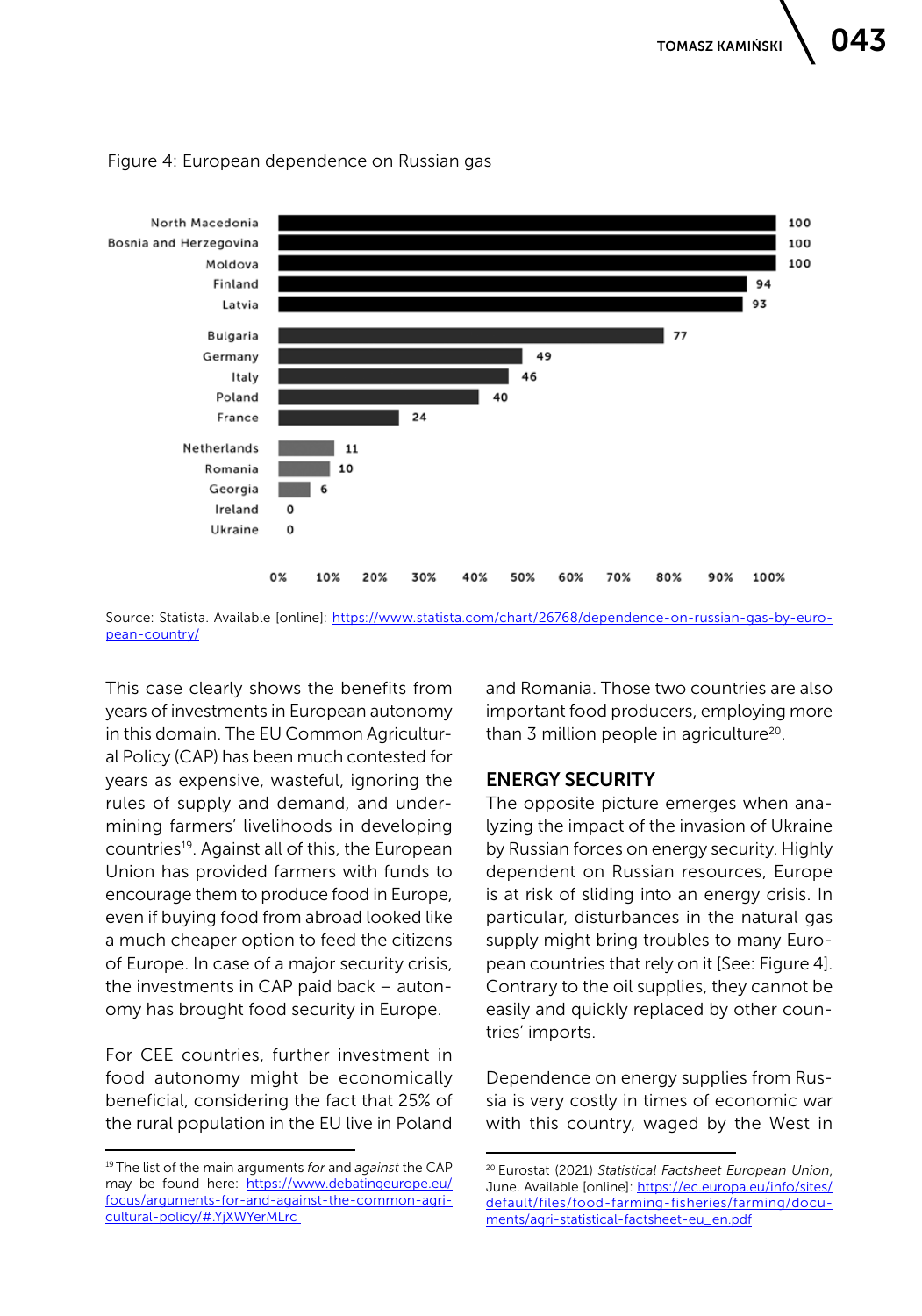response to the Russian invasion of Ukraine. It makes sanctions imposed on Moscow costly, and limits the eagerness of some member states to enforce even higher economic pressure on Russia. Obviously, it also has political implications, limiting the space for efficient European foreign policy. It is particularly important for the CEE states which are highly dependent on Russian energy sources, but also interested in containing this country.

In this area, the call for European autonomy is not only for greater diversification of energy suppliers, but also for a change in the European energy mix. The role of atomic and renewable energy in the European Green Deal, a flagship EU initiative that aims to put the European Union firmly on the path towards climate neutrality by 2050, has to be rethought. Greater autonomy in securing European energy needs to be at the forefront of climate policy.

## HEALTH SECURITY

Probably in no other security-related sector, the experience of dependency has been so alarming for Europeans as in public health during the COVID-19 crisis. At the pandemic's beginning, ruthless international competition revealed medical vulnerability

99 HIGHLY DEPENDENT ON RUSSIAN RESOURCES, EUROPE IS AT RISK OF SLIDING INTO AN ENERGY CRISIS

and pharmaceutical dependency. Rich Europeans had no sufficient access to some medicines or medical treatments, or even simple protective masks. It was scary, but also sobering. As Luuk van Middelaar put it in his great book describing EU policy during the COVID-19 crisis:

*"The Covid crisis has reinforced the desire for a "strategic" economic, competition and industrial policy. The realization is dawning that the safeguarding of interests demands more than a free-market framework. This is clearly felt not just in Paris (where such thinking was never absent) but in Berlin, Brussels and even The Hague (traditionally reliant on the market's invisible hand). A historic turning point."*<sup>21</sup>

The necessity of being self-reliant in health security emerged as a public matter. European politicians, feeling pressure from citizens, have been forced to reconsider the role of the EU in health policy. Health has been put at the heart of Europe's priorities, and Europe's research-based pharmaceutical industry, which employs 830,000 people, started to be perceived as a strategic asset.

The European industry must be able to develop ground-breaking science to secure Europeans' health needs. In other words, it should be used to advance the European technological sovereignty in R&D<sup>22</sup>.

#### ECONOMIC SECURITY

Economic autonomy in an interdependent, globalized world is not possible. As Mark Leonard rightly observed in this domain, the

<sup>21</sup> Van Middelaar, L. (2021) *Pandemonium: Saving Europe*, Newcastle upon Tyne: Agenda Publishing, p. 161.

<sup>22</sup> Politico Studio (2022) "Can Europe Act in Time to Secure Its Strategic Autonomy in Health?", [in]: *Politico*, February 7. Available [online]: [https://www.politico.eu/](https://www.politico.eu/sponsored-content/can-europe-act-in-time-to-secure-its-strategic-autonomy-in-health/ ) [sponsored-content/can-europe-act-in-time-to-se](https://www.politico.eu/sponsored-content/can-europe-act-in-time-to-secure-its-strategic-autonomy-in-health/ )[cure-its-strategic-autonomy-in-health/](https://www.politico.eu/sponsored-content/can-europe-act-in-time-to-secure-its-strategic-autonomy-in-health/ )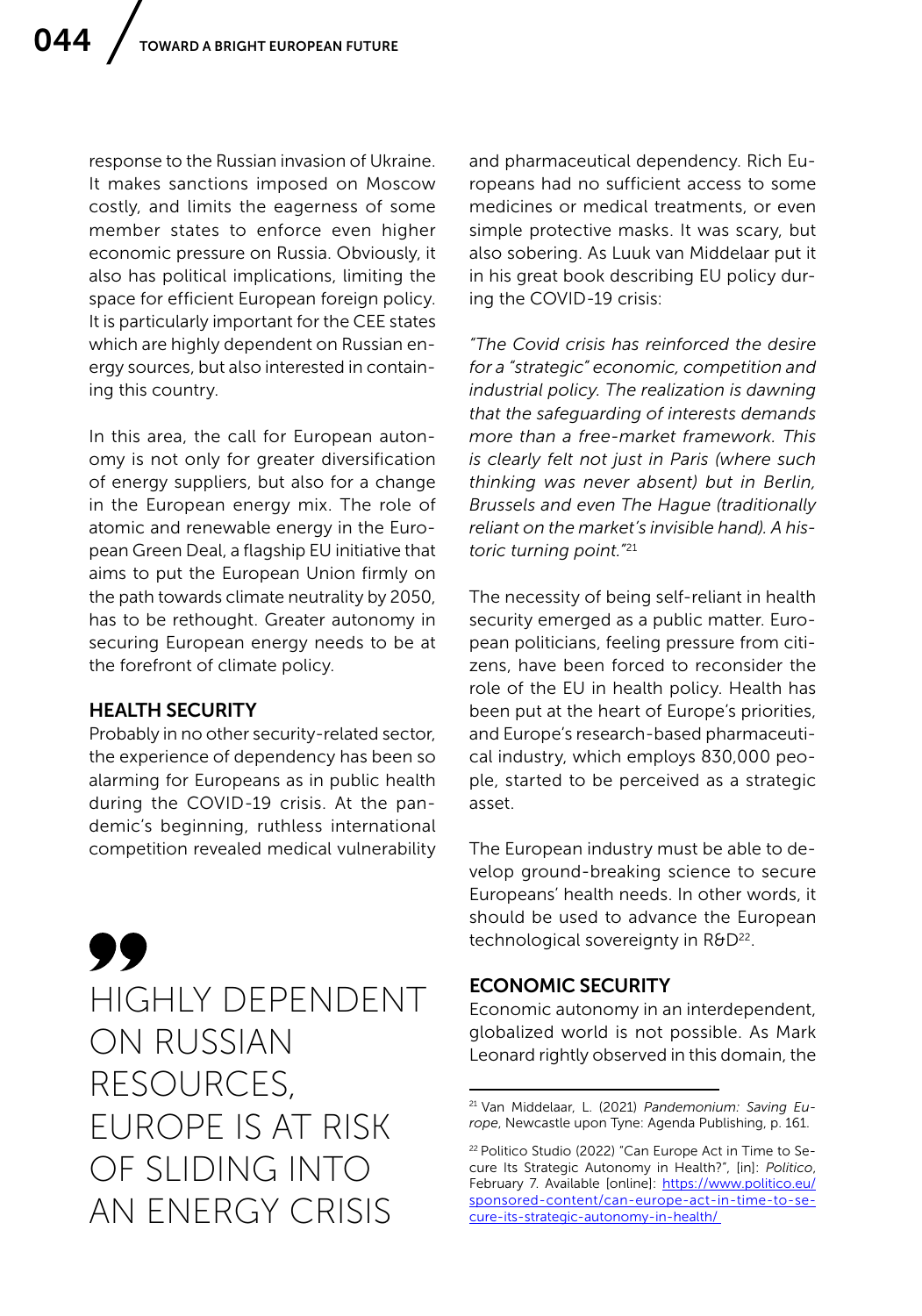TOMASZ KAMIŃSKI

045

# 99 ECONOMIC AUTONOMY IN IN-TERDEPENDENT, GLOBALIZED WORLD IS NOT POSSIBLE

Europeans should rather aim at being *"able to decide for ourselves about our interests and bargain effectively within an interdependent system through credible counterthreats against threats and hostile actions."*<sup>23</sup> This means that the European Union needs to be more assertive and politically capable of using economic statecraft in its foreign policy. Being the defender of an open economy and the rules-based international order requires having a toolbox of instruments to be used against rule-breakers.

And the rules are broken not only by autocrats from Russia or China, but also by democrats from the United States. Donald Trump's administration did not hesitate to threaten European companies with sanctions in cases involving Iran, Cuba, the Nord Stream pipeline, or the International Criminal Court<sup>24</sup>. President Biden likes to stress the West's unity, but the dynamics of great power rivalry today indicate that the economy *is* the main battlefield.

Economic interdependencies are being weaponized, and the economic war of the West with Russia may serve as a good illustration of this phenomenon. Europe has to be ready to face extraterritorial sanctions, forced sensitive data transfers, or extraterritorial export controls, having an ability to introduce countermeasures to secure the well-being of its citizens. The mere acquisition of such tools may have a deterrent effect on Europe's rivals<sup>25</sup>.

Greater economic autonomy will mean moving some production processes back to Europe, which might be beneficial for the CEE countries. Being competitive in terms of labor costs and with quite a big potential of labor force (which, together with Ukraine, accounts for approximately 160 million people), the countries between the Baltic and Adriatic Seas may become a new production hub for Europe<sup>26</sup>.

## DIGITAL SECURITY

Last but not least, the European Union must try to strengthen its digital sovereignty. Like in the whole economy, in the fast-developing digital sector, the autonomy is neither possible nor desirable. China has been trying it for years, not without some success, but paying the high price of having a statecontrolled, closed internet system – only for Chinese and without prospects for future development beyond the country. The EU

<sup>23</sup> Hackenbroich, J., Oertel, J., Sander, P., and P. Zerka (2020) *Defending Europe's Economic Sovereignty: New Ways to Resist Economic Coercion*, ECFR Policy Brief, October 20. Available [online]: [https://ecfr.eu/publica](https://ecfr.eu/publication/defending_europe_economic_sovereignty_new_ways_to_resist_economic_coercion/ )[tion/defending\\_europe\\_economic\\_sovereignty\\_new\\_](https://ecfr.eu/publication/defending_europe_economic_sovereignty_new_ways_to_resist_economic_coercion/ ) [ways\\_to\\_resist\\_economic\\_coercion/](https://ecfr.eu/publication/defending_europe_economic_sovereignty_new_ways_to_resist_economic_coercion/ ) 

<sup>24</sup> Barigazzi, J. (2020) "Borrell Has 'Serious Concern' over US Sanctions against International Criminal Court", [in]: Politico, June 11. Available [online]: [https://www.](https://www.politico.eu/article/josep-borrell-serious-concern-us-sanctions-international-criminal-court/ ) [politico.eu/article/josep-borrell-serious-concern-us](https://www.politico.eu/article/josep-borrell-serious-concern-us-sanctions-international-criminal-court/ )[sanctions-international-criminal-court/](https://www.politico.eu/article/josep-borrell-serious-concern-us-sanctions-international-criminal-court/ ) 

<sup>25</sup> Hackenbroich, J., Oertel, J., Sander, P., and P. Zerka (2020) *Defending Europe's Economic Sovereignty: New Ways to Resist Economic Coercion*, ECFR Policy Brief, October 20. Available [online]: [https://ecfr.eu/publica](https://ecfr.eu/publication/defending_europe_economic_sovereignty_new_ways_to_resist_economic_coercion/)[tion/defending\\_europe\\_economic\\_sovereignty\\_new\\_](https://ecfr.eu/publication/defending_europe_economic_sovereignty_new_ways_to_resist_economic_coercion/) [ways\\_to\\_resist\\_economic\\_coercion/](https://ecfr.eu/publication/defending_europe_economic_sovereignty_new_ways_to_resist_economic_coercion/)

<sup>26</sup> Czubkowska, S. (2022) "Oś Pekin-Moskwa to już jawny układ. Skoro odcięliśmy Rosję, to czy jesteśmy gotowi na koszty odcięcia się od Chin?", [in]: *SpidersWeb.com*. Available [online]: [https://spidersweb.pl/plus/2022/03/](https://spidersweb.pl/plus/2022/03/os-pekin-moskwa-wojna-ukraina-co-na-to-chiny) [os-pekin-moskwa-wojna-ukraina-co-na-to-chiny](https://spidersweb.pl/plus/2022/03/os-pekin-moskwa-wojna-ukraina-co-na-to-chiny) [in Polish]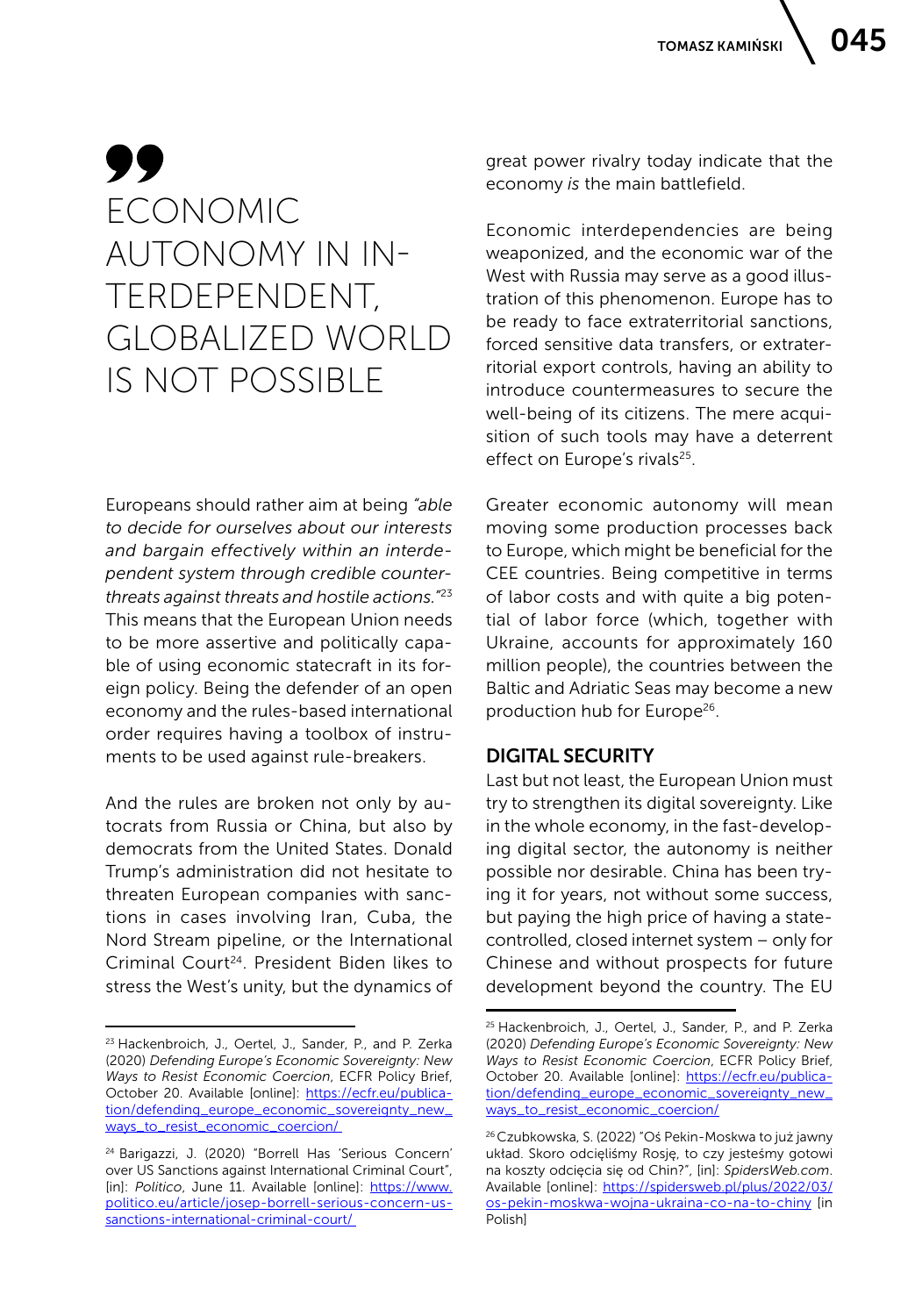# 99 DIGITAL SECURITY MEANS THAT THE EU AIMS AT SETTING FAIR RULES AND ENSURING THAT BIG TECH ONLINE COMPANIES WILL OPFRATE ON THE EUROPEAN MARKET RESPECTING FUNDAMENTAL RIGHTS AND VALUES

is obviously not interested in building anything similar. On the contrary, as European Council President Charles Michel said: *"We must use our new digital resources wisely to protect the 'environment' of our fundamental values – democracy and individual freedoms"*27.

Digital security means that the EU aims at setting fair rules and ensuring that big tech online companies will operate on the European market respecting fundamental rights

and values. Digital security signifies also using European regulatory power to project those high standards across the world, to make European standards global. Digital security means that advanced equipment, such as chips and microprocessors, will be produced in Europe, which make supply chains less vulnerable to external crises.

The United States and U.S.-based big tech companies will not be always supportive of the European way to digital security. Therefore, the European Union has to remain in dialogue with them. Nevertheless, there will be a clash of different interests. However, autonomy in the digital sphere will allow the EU to become efficient in defending its stance.

# CONCLUSIONS

The strategic autonomy means taking action to reduce the EU's dependencies from the United States, China, Russia, or multinational companies. Achieving it will give Europe power to defend its interests in clashes or dialogues with friends and enemies, with allies and competitors.

When talking about autonomy, one talks about power politics. For many years, the European Union has been unable to act as geopolitical player, being rather the rulemaking factory not set up to deal with sudden events<sup>28</sup>. In the last few years, however, forced by various crises it had to confront, the new European politics has emerged, and visible efforts to build the strategic autonomy are the best evidence of this profound metamorphosis.

In some areas, such as food security, the EU is independent, which gives it power to act – including helping others. In other sectors, such as energy security, the recent events

<sup>27</sup> Michel, C. (2021) *Digital Sovereignty Is Central to European Strategic Autonomy – Speech by President Charles Michel at "Masters of Digital 2021" Online Event*, February 3. Available [online]: [https://www.consilium.europa.eu/pl/](https://www.consilium.europa.eu/pl/press/press-releases/2021/02/03/speech-by-president-charles-michel-at-the-digitaleurope-masters-of-digital-online-event/ ) [press/press-releases/2021/02/03/speech-by-president](https://www.consilium.europa.eu/pl/press/press-releases/2021/02/03/speech-by-president-charles-michel-at-the-digitaleurope-masters-of-digital-online-event/ )[charles-michel-at-the-digitaleurope-masters-of-digital](https://www.consilium.europa.eu/pl/press/press-releases/2021/02/03/speech-by-president-charles-michel-at-the-digitaleurope-masters-of-digital-online-event/ )[online-event/](https://www.consilium.europa.eu/pl/press/press-releases/2021/02/03/speech-by-president-charles-michel-at-the-digitaleurope-masters-of-digital-online-event/ ) 

<sup>28</sup> Van Middelaar, L. (2021) *Pandemonium: Saving Europe*, Newcastle upon Tyne: Agenda Publishing.